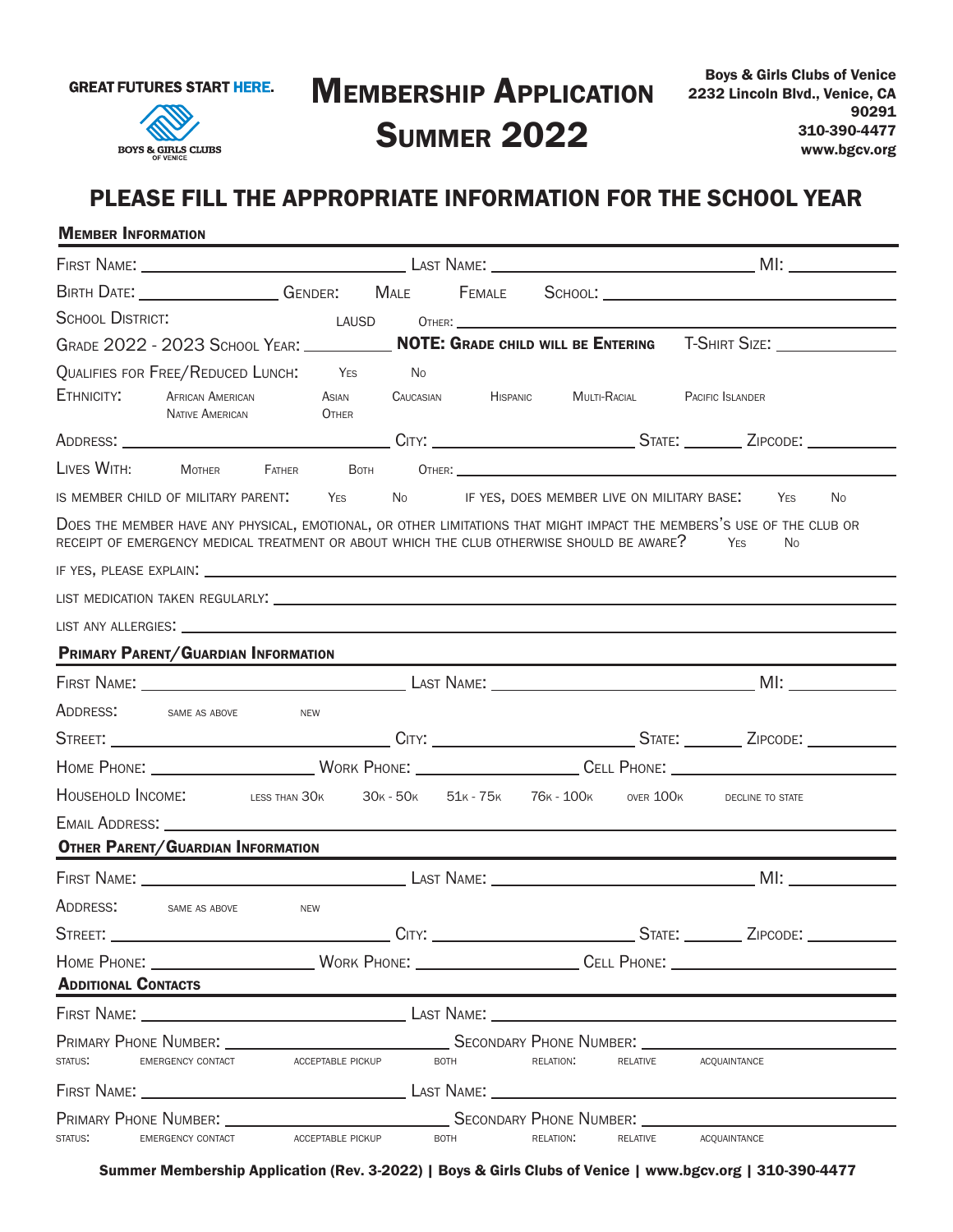



Boys & Girls Clubs of Venice 2232 Lincoln Blvd., Venice, CA 90291 310-390-4477 www.bgcv.org

# THIS PAGE INTENTIONALLY LEFT BLANK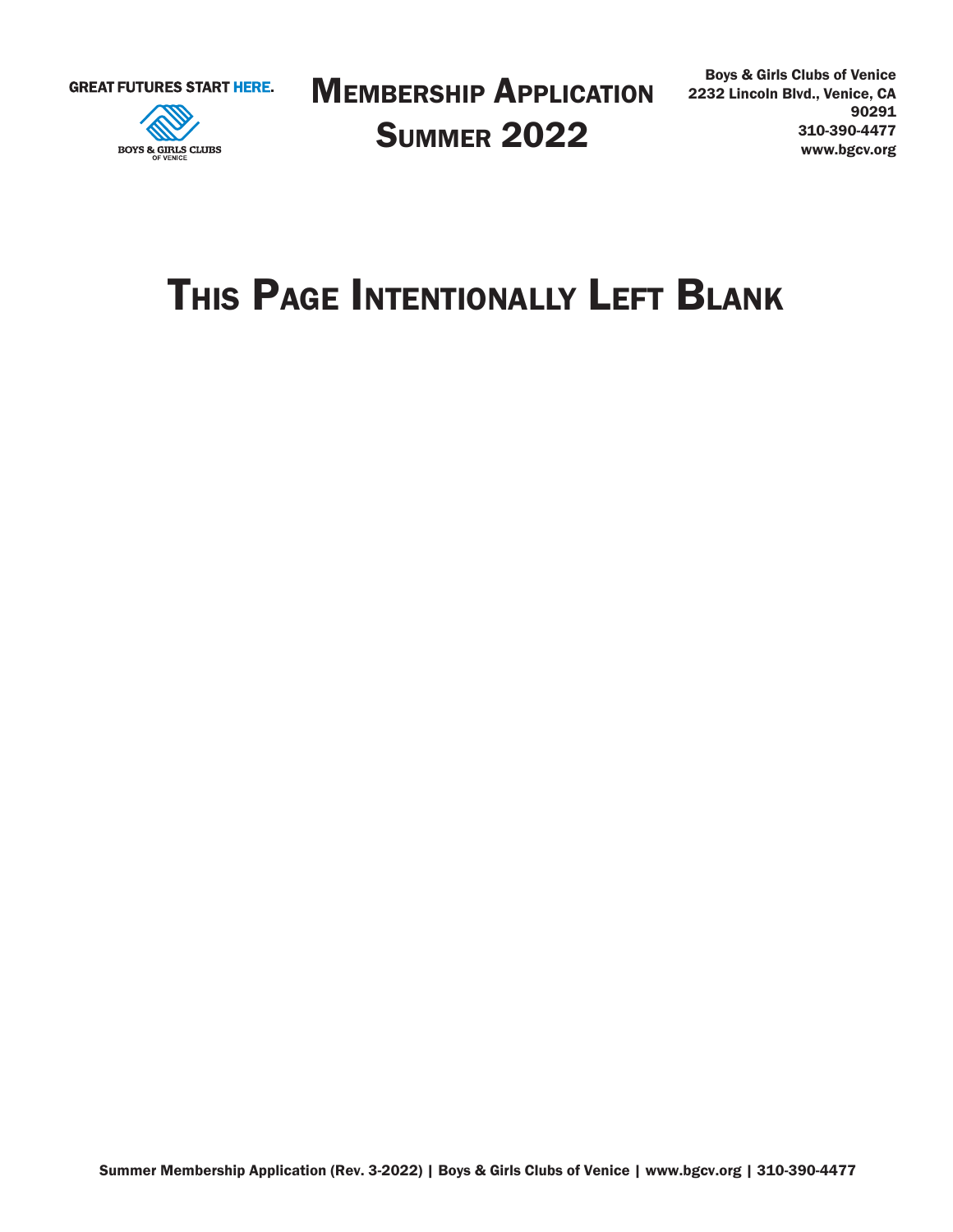



### PLEASE READ THIS DOCUMENT CAREFULLY AS YOUR SIGNATURE INDICATES THAT YOU HAVE AGREED TO SIGN AWAY RIGHTS.

The Boys & Girls Clubs of Venice Provides services to members without regard to race, color, religion, sex, national origin, disability, or familial status. In consideration of being permitted to enter the Boys & Girls Clubs of Venice facilities for any purpose and to participate in any program, event, or activity affiliated with the Club, whether or not located on Club premises, I agree to the following:

### PLEASE READ AND INITIAL ON THE LINE NEXT TO EACH STATEMENT.

I understand that the Club provides a variety of enrichment programs in the Arts, Character, Leadership, Education, Health, and Fitness. I agree to make arrangements for my child to participate in weekly programs. I understand that my involvement in the Club is valued and appreciated. I agree to make time to complete surveys and attend orientations, events, activities, registrations, and the like. I agree to submit progress reports/report cards regularly so the Club may best meet the academic needs of my child.

I understand that my child is responsible for bringing his/her membership card daily. In the event that he/she forgets, I agree to pay a fee of \$1 a day so privileges may resume; In the event that the card is lost, I agree to pay \$5 to the have card replaced. I understand that the I must adhere to operating hours of the Club, there is a 10-minute grace period for late pick-ups. I agree to pay \$20 for late pick-ups between 11-30 minutes after Club closure, \$50 for late pick-ups between 31-60 minutes after Club closure. I understand that after 1-hour of Club closure the police will be notified of any member left behind.

I acknowledge that the Boys & Girls Clubs of Venice does not provide child care services and its programs and activities should not be used for such purposes. I understand the Club has an open-door policy and that my child is free to leave when he/she chooses. Parents or legal guardians who wish for their children to remain at the Club must intruct their children to do so.

I authorize the Club to transport my child in Club vans for fieldtrips and to drop off and pick up my child to and/or from school. I recognize the Boys & Girls Clubs of Venice is not responsible for my child when they are transported to the Club by parties other than the Boys & Girls Clubs of Venice.

I authorize my child to participate in the educational, athletic, and recreational programs of the Boys & Girls Club and in any and all field trips away from the Club. On behalf of my minor child I assume all risks of my child's participation in these programs. I recognize that there is an element of risk in any out of the home settings, including the Boys & Girls Club. My Child may be exposed to physical hazards, emotional demands, communicable diseases, weather conditions or other unanticipated events. I hereby certify that my child is in normal health, and to my knowledge, is capable of participating safely in the educational, athletic, and recreational programs of the Boys & Girls Clubs of Venice.

I authorize the Boys & Girls Clubs of Venice to arrange for or to provide emergency medical treatment and to arrange for or provide transportation to the nearest qualified medical facility. I give the Boys & Girls Clubs of Venice and medical treatment staff and personnel permission to administer medical attention to my child should my child be injured while attending activities at the Boys & Girls Clubs of Venice. I also understand that the Boys & Girls Clubs of Venice does not carry medical insurance for the members and it is my responsibility to pay all bills associated with such action.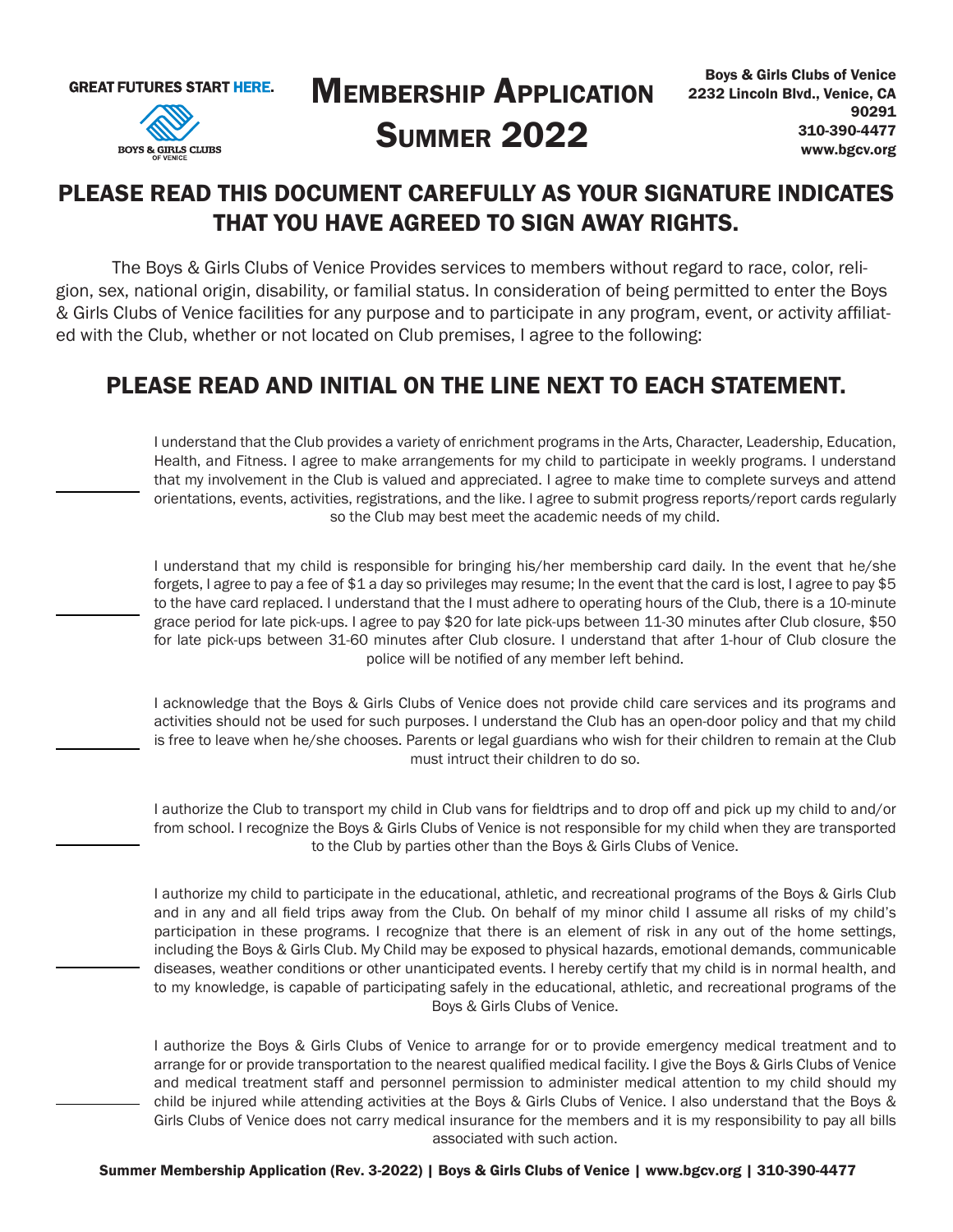



### PLEASE READ AND INITIAL ON THE LINE NEXT TO EACH STATEMENT.

I authorize the Boys & Girls Clubs of Venice to use pictures, videos, graphics, and quotes from my child for any and all public relations purposes. I waive all rights to any claims for payment or royalties in connection with any exhibition, televising, or other publication of these materials. I also waive any right to inspect or approve any photo, video, graphic, or quote taken by the Club, or the person or entity designated by it.

I certify that I am the legal custodian and have guardianship rights with respect to the child on whose behalf this waiver is executed. I sign for said child under express authority. I certify that the information on this form is accurate. I certify that I have read the contests of this form and by signing I agree to the statements and information provided herein. This release is intended to be binding upon my heirs, executors or personal representatives.

I give permission for my child to use computers at the Club and to access the internet for appropriate activities. I acknowledge that I have read the Acceptable Use Policy of Boys & Girls Clubs of Venice. My child will adhere to the policy, any violation could potentialy result in my child no longer being allowed to use Boys & Girls Clubs of Venice technology.

I intend that this Waiver be as broad and inclusive as permitted by law and if any portion of this Waiver should be deemed to be invalid, the remainder will continue in full legal force and effect. I also intend that this Waiver will remain in full legal force and effect in perpetuity, regardless of whether or not my, or the participating child's, membership has expired. I have read, understand, and voluntarily sign this waiver and have initialed the paragraphs above to indicate my understanding and acceptance. I further agree that no oral representations, statements or inducements apart from the foregoing Waiver have been made.

There will be a \$35 processing fee held for all applications accepted by Boys & Girls Clubs of Venice. Any refund requests must be made prior to the start of the summer program. Requests made after the program are subject to penalty. Refunds will not be issued for any member expelled from the program due to violation of the Behavioral Policy and Agreement.

### NOTE: BY SIGNING BELOW, I HAVE AGREED TO ALL OF THE WAIVER'S TERMS, INCLUDING THOSE TERMS CALLING FOR A SEPARATE INITIAL, REGRADLESS OF WHETHER I HAVE INITIALED WHERE INDICATED ABOVE.

| OFFICE USE ONLY<br>SUBMITTED BY:<br>$D$ ATF: | Date |  |  |
|----------------------------------------------|------|--|--|
|                                              |      |  |  |
| $R$ FCFIPT $#$ :                             |      |  |  |

Summer Membership Application (Rev. 3-2022) | Boys & Girls Clubs of Venice | www.bgcv.org | 310-390-4477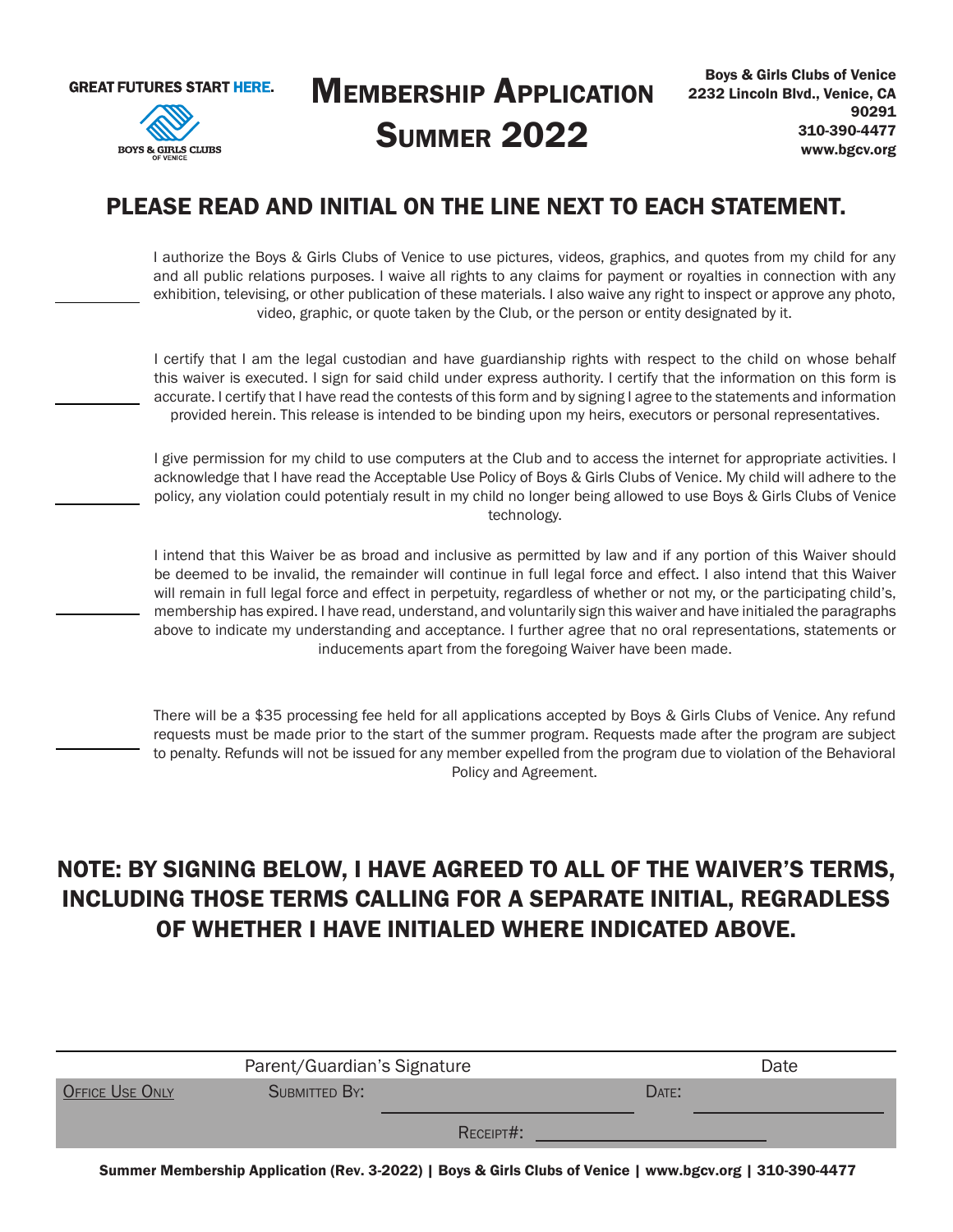



## **TECHNOLOGY ACCEPTABLE USE POLICY**

#### CLUB-PROVIDED ACCESS TO ELECTRONIC INFORMATION, SERVICES, AND NETWORKS

The Boys Girls Clubs of Venice provides access for Club members and staff to computer technology, electronic mail and the World Wide Web via the Internet. All users share responsibility for using the Club' s computer facilities and network access in an effective, efficient, and ethical manner consistent with the objectives of the Club. Access is a privilege, not a right, and it entails responsibility and accountability by users.

#### TECHNOLOGY PRIVACY

Club members shall have no expectation of privacy when using Club e-mail or computer systems. Club members must use appropriate language in all messages. Club members are expected to use the system following guidelines approved by staff, management, or the Board of Directors. Any e-mail or computer application or information in Club computers or computer systems is subject to monitoring by the staff and/ or management. The Club retains the right to duplicate any information created by the Club members in a computer system or any individual computer. Club members who violate these rules or any other classroom rules relating to computer use are subject to disciplinary action up to and including suspension from the Club.

#### CLUB INTERNET AND E-MAIL RULES

Individual users of Club computer networks are responsible for their behavior and communications over these networks. It is presumed that users will comply with Club standards and will honor the agreements they have signed to this effect. In addition, the Club has taken steps to restrict individual access to controversial materials. These steps include the development of acceptable use guidelines and staff supervision of Club members. However, even with these safeguards in place, there is no guarantee that individuals will not be able to access materials which may be objectionable. Beyond the clarification of such standards and implementation of reasonable safeguards, the Club is not responsible for restricting, monitoring, or controlling the communications of individuals utilizing the network. Communications over these networks should not be considered private or confidential. Network supervision and maintenance may require review and inspection of directories or messages to maintain system integrity. Messages may be diverted accidentally to a destination other than the one intended or may be intercepted by third parties. Privacy in these communications is not guaranteed. The Club also reserves the right to access stored records or messages in cases where there is reasonable suspicion to expect wrongdoing or network misuse.

#### **SANCTIONS**

Any violation of this policy may result in loss of Club-provided access to the Internet and/or e-mail. Additional disciplinary action may be determined by the Executive Director/CPO in keeping with existing procedures and practices regarding inappropriate language or behavior. When and where applicable, law enforcement agencies may be involved.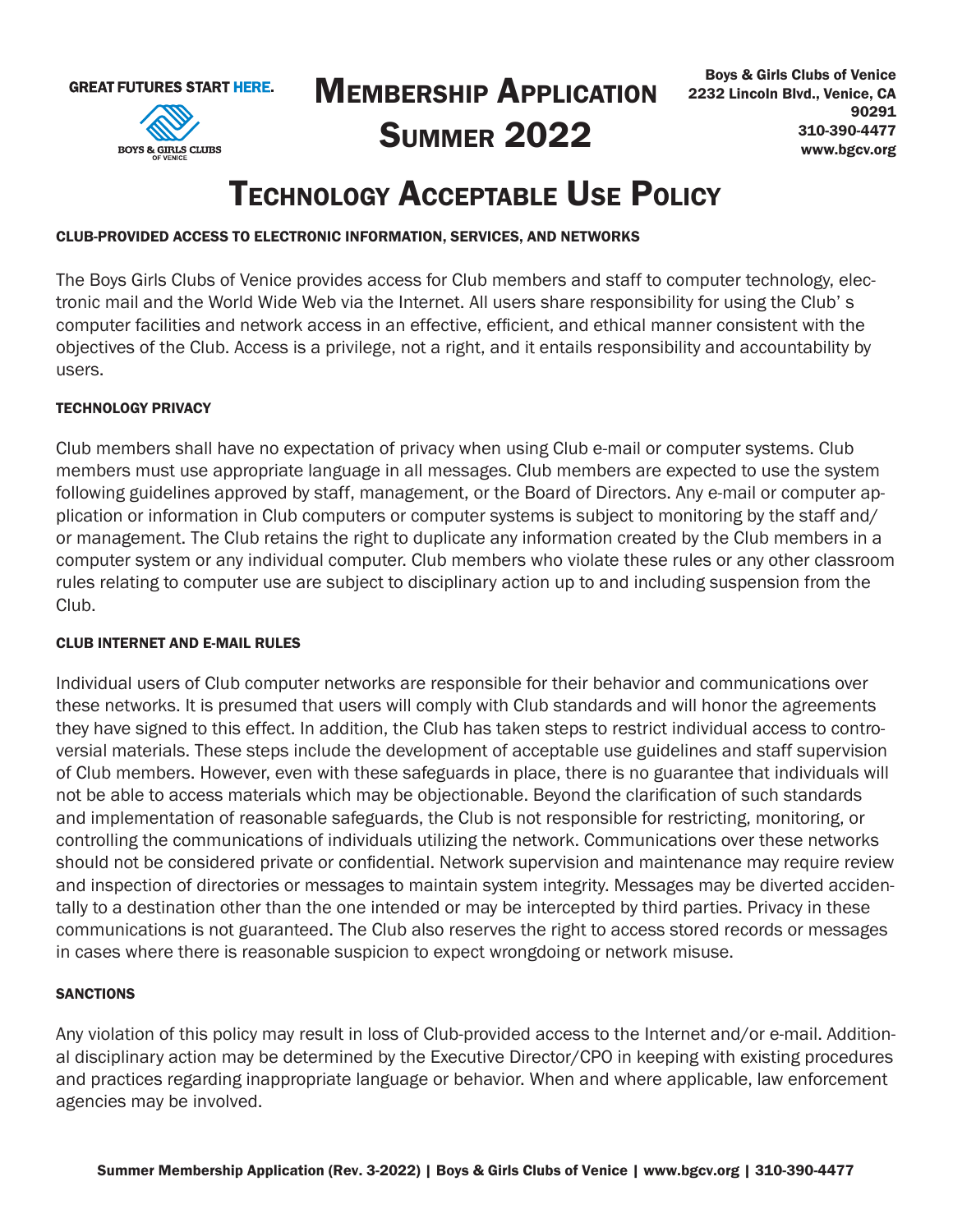



#### PROHIBITED CONDUCT

The following uses of Club-provided Internet, network, and e-mail access are NOT permitted:

- 1. To access, upload, download, or distribute pornographic, obscene or sexually explicit material;
- 2. To transmit obscene, abusive, insulting, harassing, sexually explicit, or threatening language;
- 3. To use another's password or allow someone else to use your password;
- 4. To intentionally introduce malicious code or viruses into any computer resource;

5. To use the network for commercial purposes; including but not limited to Internet gambling, solicitation or advertising without prior authorization;

6. To knowingly violate any tribal, local, state, or federal statute;

7. To disseminate personally identifiable Club member records or information when such records are protected by law;

8. To vandalize, damage, or disable the property of another individual or organization;

9. To install, copy or remove software on Club-owned computers without prior authorization; 10. to access another individual's or organization's materials, information or files without permission;

11. To violate copyright or otherwise illegally use the intellectual property of another without permission.

#### DISCLAIMER

The Club makes no warranties of any kind, either express or implied, for the network access it is providing. The Club will not be responsible for:

1. For any damages users suffer, including — but not limited to — loss of data resulting from delays, interruptions in services or computer viruses;

2. The accuracy, nature, or quality of information stored on Club diskettes, hard drives, or servers;

3. The accuracy, nature, quality of information gathered through Club-provided Internet access;

4. Any unauthorized financial obligations resulting from Club-provided access to the Internet.

I understand and accept my responsibilities detailed above as a user of the Internet and technology in the Boys & Girls Clubs of Venice. I am aware that if I choose not to follow the guidelines, I may lose my Internet or computer privileges.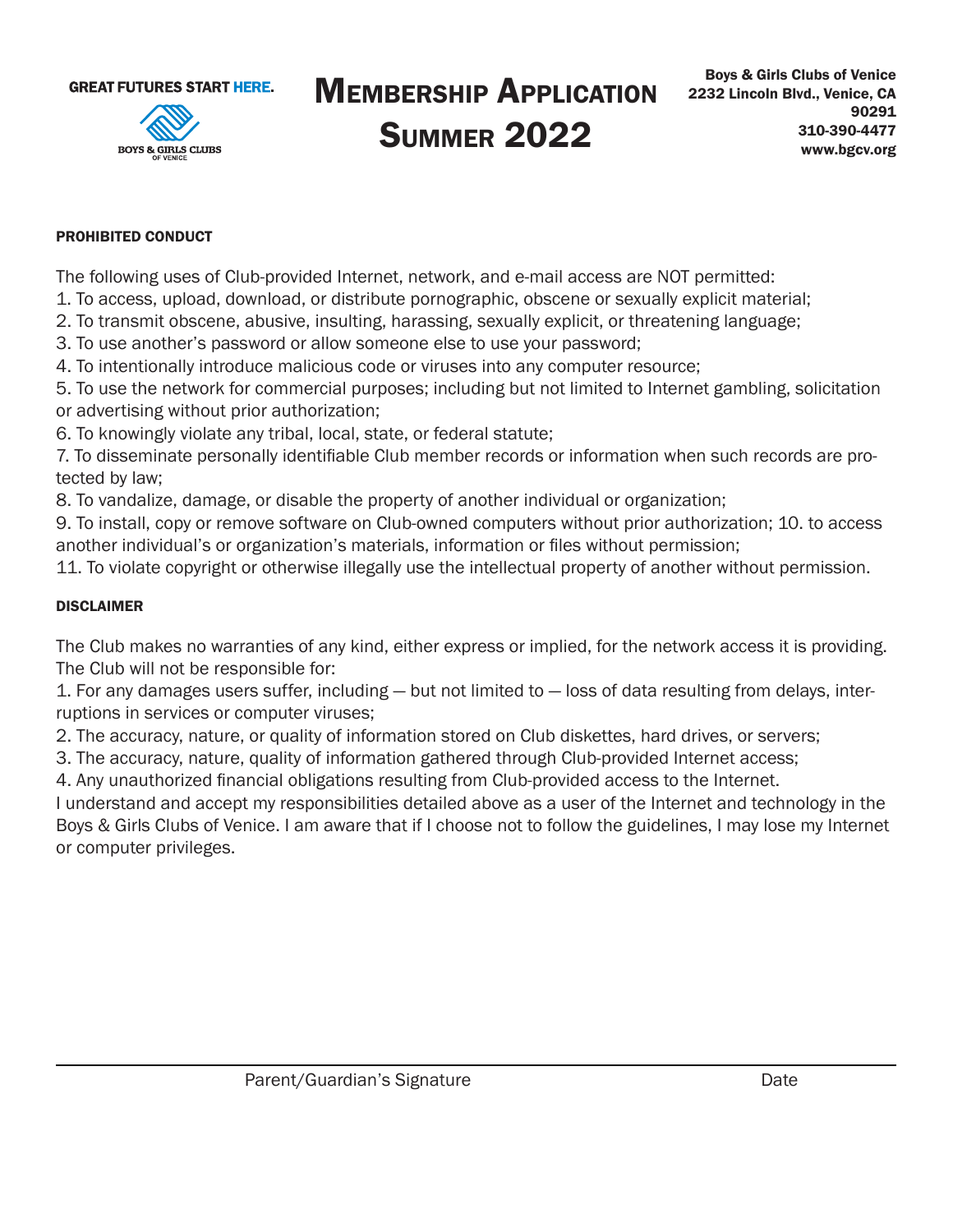



## Behavior Policy and Agreement

THE BOYS & GIRLS CLUBS OF VENICE ARE COMMITTED TO A SAFE AND CIVIL EDUCATIONAL ENVIRONMENT FOR ALL OF OUR MEMBERS AND STAFF, FREE FROM HARASSMENT, INTIMIDATION OR BULLYING. "HARASSMENT, INTIMIDATION OR BULLYING" MEANS ANY INTENTIONAL WRITTEN, VERBAL OR PHYSICAL ACT, WHEN THE INTENTIONAL WRITTEN, VERBAL OR PHYSICAL ACT:

- Physically harms a member/staff or damages the member's/staff 's property; or
- Has the effect of substantially interfering with a member's education or staff's duties; or
- Is severe, persistent, or pervasive that it creates an intimidation or threatening educational environment; or
- Has the effect of substantially disrupting the orderly operation of the program

Harassment, intimidation or bullying can take many forms including: slurs, rumors, jokes, innuendo's, demeaning comments, drawing cartoons, pranks, gestures, physical attacks, threats, or other written, oral or physical actions. "Intentional acts" refers to the individual's choice to engage in the act rather than the ultimate impact of the action(s).

This policy in not intended to prohibit expression of religious, philosophical, or political views, provided that the expression does not substantially disrupt the education environment. Many behaviors that do not rise to the level of harassment, intimidation, or bullying may still be prohibited by other policies, rules, or regulations.

Counseling, corrective discipline, and/or referral to law enforcement will be used to change the behavior of the perpetrator and remediate the impact on the victim. False reports or retaliation for harassment, intimidation or bullying also constitutes violations of this policy.

Boys & Girls Clubs of Venice is authorized to direct the development and implementation of the procedures addressing the elements of this policy, consistent with the complaint.

### THREE-STRIKE POLICY

The Boys & Girls Club of Venice operates on a three-strike policy. The first infraction of the behavior management will result in a written warning between staff and member(s) and the parent will be notified. The second infraction will result in a minimum one day suspension/loss of field trip privilege and notification of the parent at the end of the day. A third infraction will result in a conference between the member(s), parent(s)/guardian(s), Program Lead and VP of Programs. This third infraction will result in the removal from the program.

### ZERO TOLERANCE

A zero tolerance policy is enforced in regards to Physical Aggression. Any member who commits an act of physical aggression against another member, staff member, or anyone else will be removed from the program. As a parent/guardian, you will be responsible for picking-up your child within one hour of the decision to dismiss your child from the program. Depending on the act of aggression, your child may not be able to return for the remainder of the program.

#### REFUNDS ARE NOT GIVEN FOR ANY MEMBER WHO IS SENT HOME/REMOVED FROM THE PROGRAM FOR DISCIPLINARY REASONS.

DEPENDING ON SEVERITY OF INFRACTION, THE CLUB RESERVES THE RIGHT TO SUSPEND AND/OR DISMISS YOUR CHILD(REN) BEFORE REACHING A THIRD STRIKE.